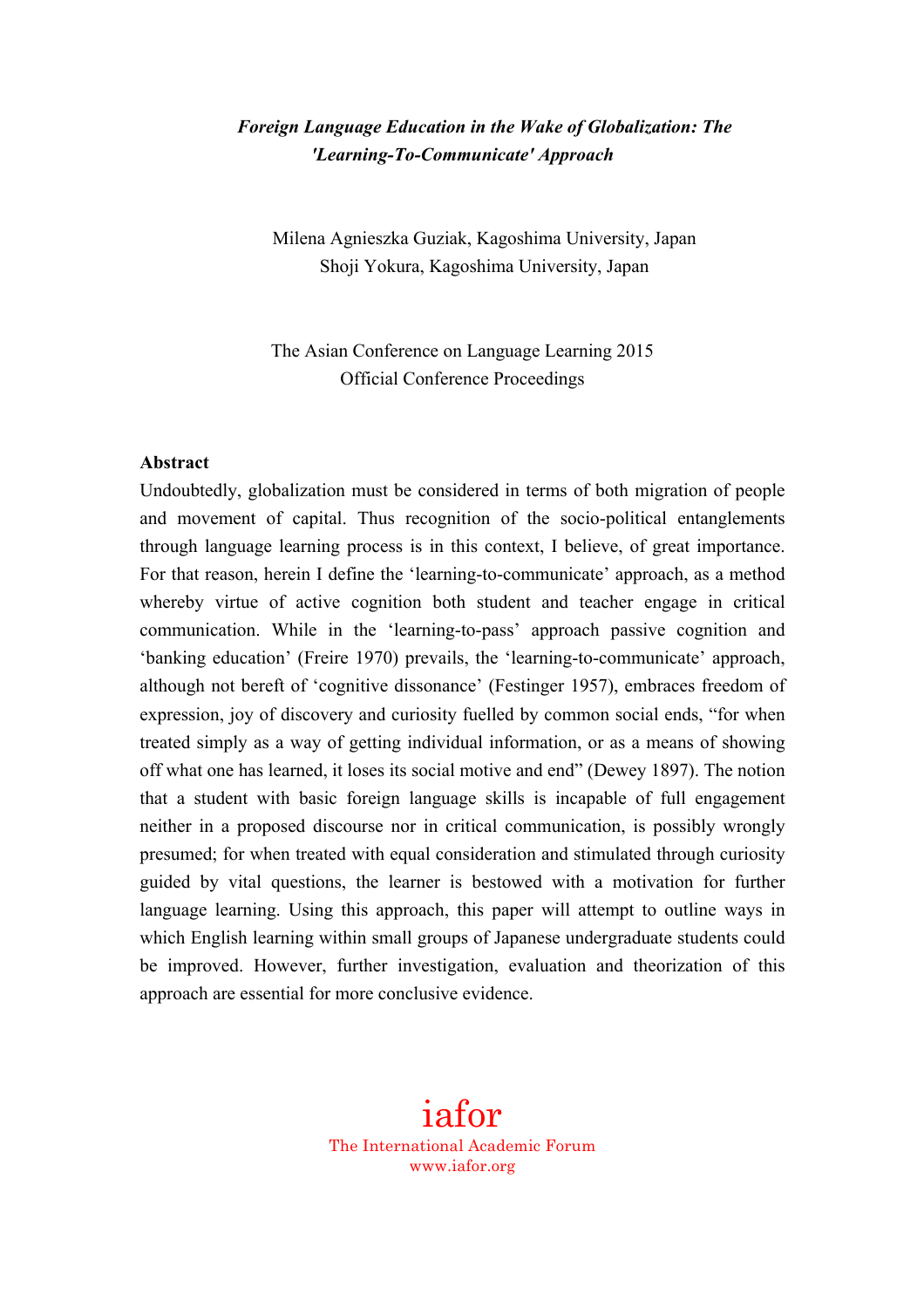Describing or defining globalization process by simple terms is rather complex, so to earmark its beginning and its end. Nevertheless, we must not avoid critical discussion about its evolution and the role it plays on the manner we relate to and perceive reality. What does globalization entail and what form it should take?

## **Globalization**

In *The Sources of Neoliberal Globalization* Jan A. Sholte notes that a line should be drawn between globalization - "development in a social geography", and marketization - "policy approach to this trend", in other words, the former indicating migration of people, ideas, integration of people through borderless exchange, while the latter *laissez-faire* <sup>1</sup> market economics *i.e.* neoliberalism through deregulation, liberalization and privatization in order to maximize profit - migration of capital. Aforementioned juxtaposition manifests itself by two distinct images *i.e.* one that is fully alive – rising from the human needs for integration, sharing and care, and one that is devoid of life in its very core – dominant perpetuation of capitalism and property`s *status quo* in its all forms. The justification that *laissez-faire* market economics combined with globalization, so called 「global-liberalized markets」, can bring about egalitarian society, the state of being free within it from oppressive restriction inflicted by the authority, and peace to the whole world has many flaws in  $it<sup>2</sup>$  and when unchallenged it has no legitimacy to exist.

### **Core Tenets of Culture of Capitalism**

In *Global Problems and the Culture of Capitalism*, Richard H. Robbins writes lucidly about globalization as an economic process *i.e.* mode of production-exchange-consumption and its impacts on social, cultural, educational and ecological conditions: 1) continued economic growth that latently or overtly calls for 2) transformation of non-monetary resources (political, environmental, social) into monetary capital by means of 3) neoliberalism and 4) with no commons, civic society is destined to cease; to avoid these progressive *état des affaires* 5) steps need to be taken to restore our political, environmental and social capital *inter alia* to terminate

「corporate personhood」; in order to maintain the control over local flux of resources, withdraw from policies promoting globalization-by-marketization (NAFTA3 TTIP<sup>4</sup>

 <sup>1</sup> *French*: a term applied to the policy of leaving businessman alone to do "their of thing"- "let us do it" in direct translation

<sup>2</sup> Marx and Engels 1848; Kropotkin 1913; Hertz 2001; Chomsky 2005; Keane 2009

<sup>3</sup> North American Free Trade Agreement

<sup>4</sup> Transatlantic Trade and Investment Partnership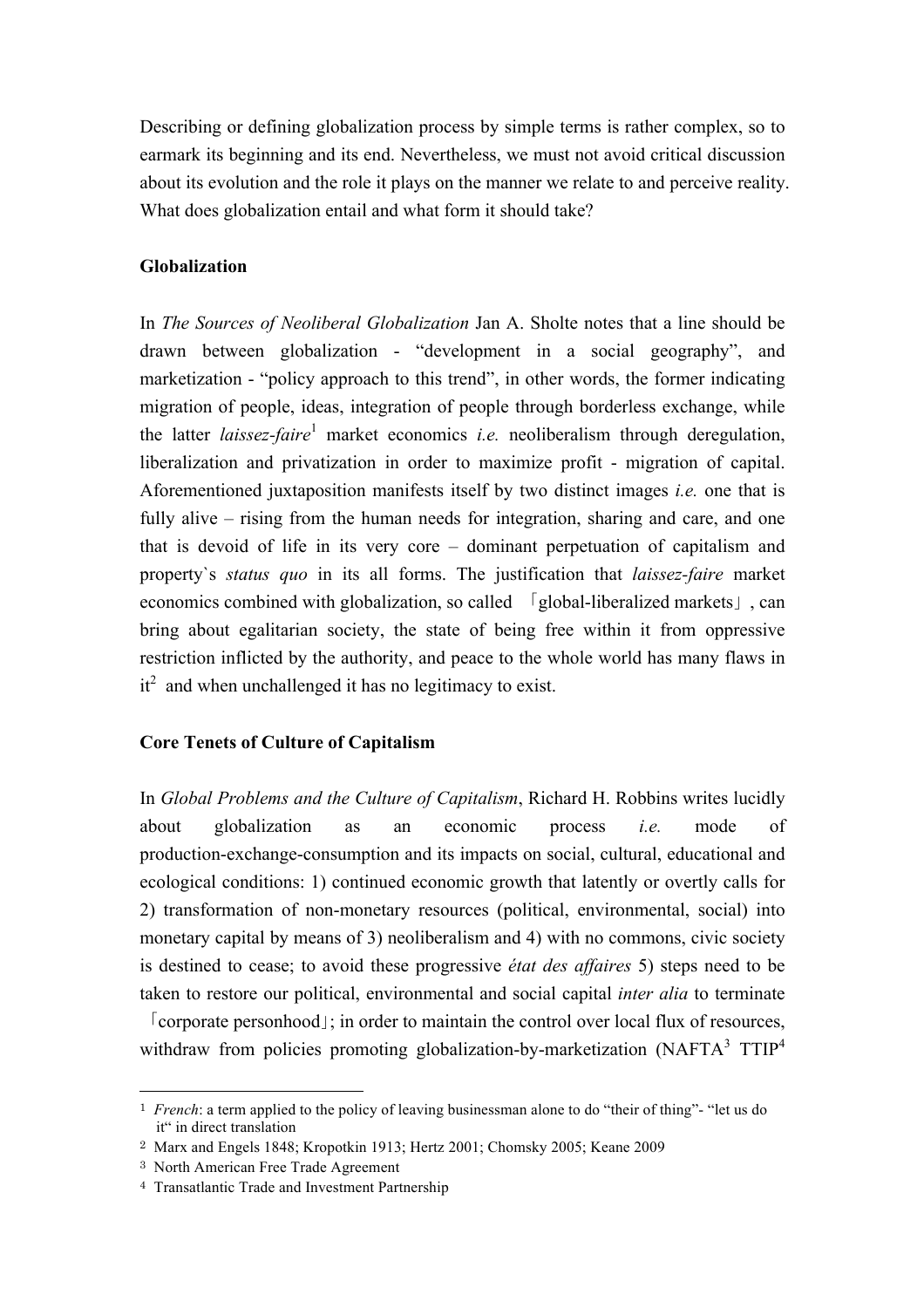$TPP<sup>5</sup>$ ); resume economic power to local communities, respond to intellectuals and educational institutions who fail in "responsible and independent critics of the government's policies"6 (Fulbright 1967).

Of course, Robbins is not alone in these observations, prominent thinkers of the past century such as Engels, Marx, Kropotkin, Proudhon, Dewey, Freire, Bookchin *et al.*  had drawn alike analogies *i.e.* between private property expansion, society impoverishment and class division; between economy and education: "the ultimate aim of production is not production of goods, but the production of the free human beings associated with one another on terms of equality" (Dewey, 1938), that are being further developed by Chomsky and Giroux.

## **Long Lived Neoliberalism – Education and Knowledge**

In spite of the harms and drawbacks generated by neoliberalism in the context of globalization *i.e.* poverty (Cornia and Court 2001), unemployment and underemployment (Wood 1994), permission of authorities on so called "umowy śmieciowe"- junk contracts <sup>7</sup> (Zilova *et al*. 2014), social injustice and collective spirit's deterioration through competitive individualism (Harris and Seid 2000; Goodman 2011); the consent for preservation of such policies continues. As Scholte pinpoints in his report "the chief dynamics are located in four interrelated areas: governance, production, knowledge, and social networks"<sup>8</sup>. In case of knowledge and education, following *ism*s may largely support its dynamics:

- secularism vivid separation physical world from otherworldly forces;
- anthropocentrism that puts human into circle of attention allowing on overindulgence in his/her desires, interests and experiences, thus precluding from understanding of structural arrangements and empathic response to devaluated human beings;
- scientism- "scientism is a matter of putting too high a value on natural science in comparison with other branches of learning or culture – much the most valuable part because it is much the much authoritative, or series, or beneficial" (Sorell 1991);

l

<sup>5</sup> Trans-Pacific Partnership

<sup>6</sup> re-quoted from *Challenges* by Serge Lange (p.161)

<sup>&</sup>lt;sup>7</sup> "junk contract" refers to Civil Law Contracts in Poland - common employment practice, a transition from student-hood to employment-hood, however enabling cost-cutting of employment by not abiding minimum wage directive and preventing labors from buildup of social and pension benefits

 $8$  Scholte (p.16) (2005)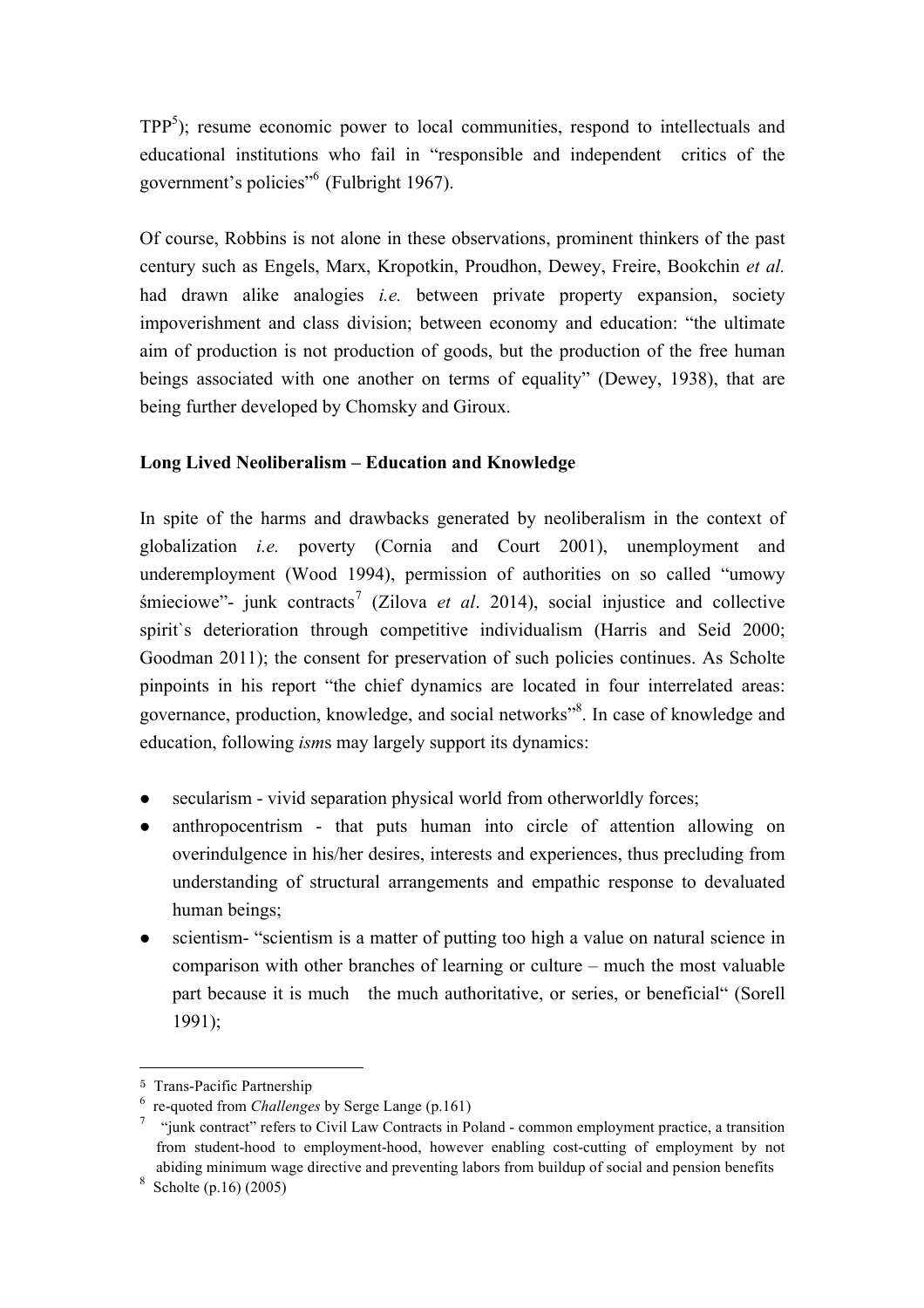! instrumentalism - allocation of the highest importance to knowledge through creation of non-inductive theories<sup>9</sup>, thus allowing for problem solving "by omitting (…) the universe of the realities behind the various appearances" (Popper 1962).

Others, such as professionalism and fetishism of knowledge could me also contributor to preservation of modus operandi of the policies.

In *The Menace of Liberal Scholarship,* Noam Chomsky by quoting Conor Cruise O`Brien, argues that power exhorted on educational institutions is danger to scholarly integrity "power in our time has more intelligence in its service, and allows that intelligence more discretion as to its methods, than ever before in history" and that we have moved in the direction of the state where "a society is maimed through the systematic corruption of its intelligence"<sup>10</sup> (Black 1967); he goes on by quoting Senator Fulbright that "the surrender of independence, the neglect of teaching, and the distortion of scholarship, the university is not only failing to meet its responsibilities to its students; it is betraying a public trust"; by further saying that "the "free-floating intellectual" may occupy himself with problems because of their inherent interest and importance, while the professional, however, tends to define his problems according to the technique that he has mastered, and has a natural desire to apply his skills" and this can be reflected in the comment of Dr. Harold Agnew (Director of the Los Alamos Laboratories Weapons Division): "The basis of advanced technology is innovation and nothing is more stifling to innovation than seeing one's product not used or ruled out of consideration on flimsy premises involving public world opinion $n<sup>11</sup>$ . Of course, it is not to say that all institutions comply with omnipresent conformity and passiveness that allows for silent acquiescence.

"Fetishism of commodities" was used by Marx in his book *Capital, Volume I*: "When we bring products of our labour into relation with each other as values, it is not because we see in these articles the material receptacles of homogenous human labour. Quite the contrary: whenever, by the exchange, we equate as values our different products, by that very act, we also equate, as human labour, the different kinds of labour expended upon them. We are not aware of this, nevertheless, we do it. Value therefore, does not stalk about with label describing what it is. It is value, rather, that converts every product into a social hieroglyphic."(Marx 1978). In other words, it is a

 $\overline{a}$ 

as opposed to Dewey's concept of instrumentalism "that science starts from observation and proceeds, by induction, to generalizations, and ultimately to theories" re-quoted from *Chomsky on Anarchism* by Noam Chomsky (p.11) (2005)

<sup>11</sup> *Ibid.*, p.12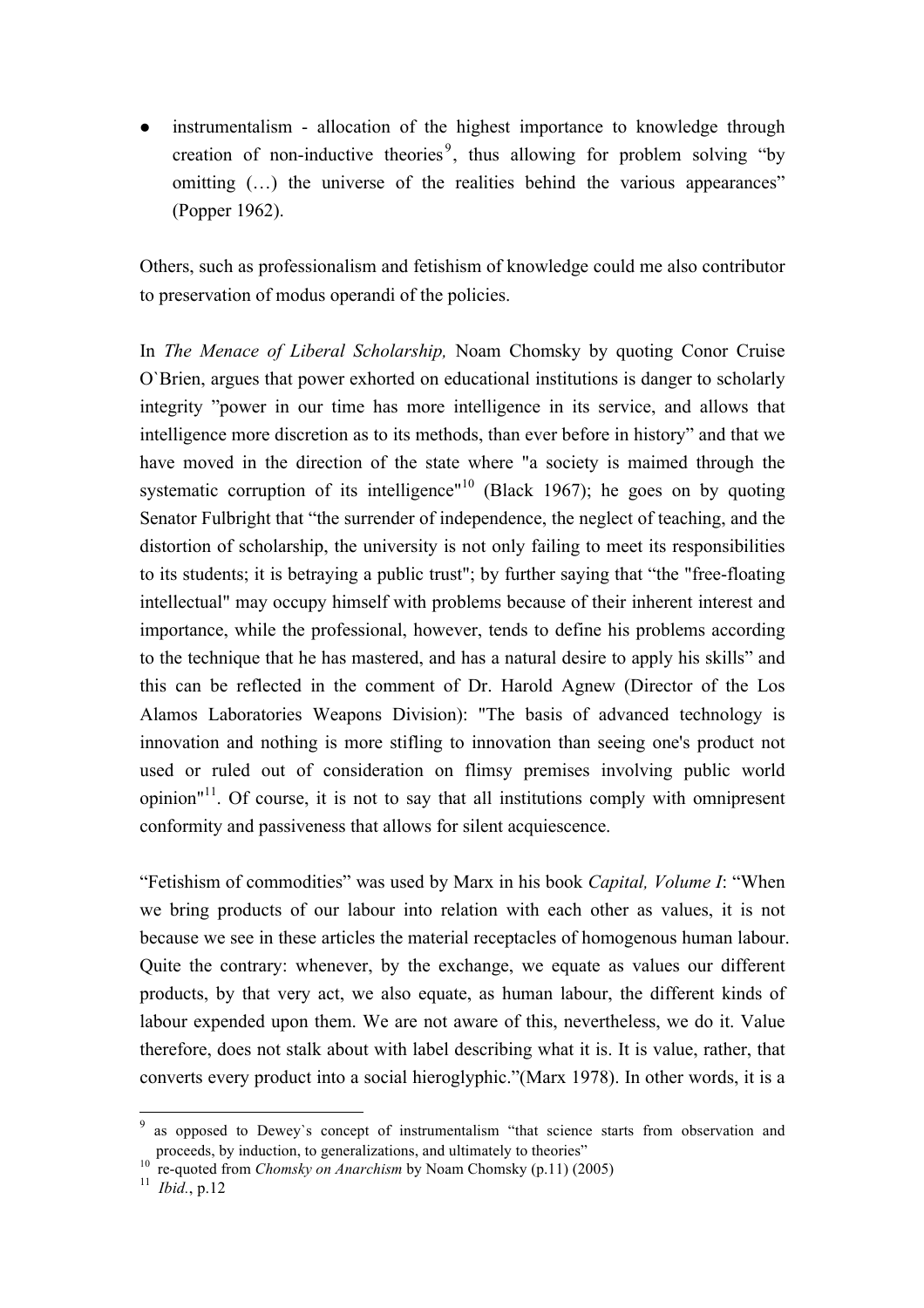special relationship we develop with commodities, replacing social relations between people, as an effect, obscuring relations of production in accordance with facts as a "social hieroglyphics". In the same manner, the concept can be applied to knowledge fetishism of knowledge - the product of institutionalized education, thus can be treated also as a commodity, consumable item, therefore allowing scholars to act as noncritical agents for government`s policies. The only way to reveal its productive relationships is to investigate how the knowledge as a commodity is an element of complex arrangements of production-exchange-consumption process. Though Dewey, refers in the following passage to a language, "for when treated simply as a way of getting individual information, or as a means of showing off what one has learned, it loses its social motive and end" (Dewey 1897); commodity-like-attitude can be noticed.

"Theory of ethnic stratification" developed by Donald Noel , explains that the ethnic stratification is a product of three following factors: 1) competition for resources; 2) unequal power; and 3) ethnocentrism. David Nibert has modified this theory to account for human oppression that is sustained through mutually reinforced socio-economic mechanisms; 1) economic exploitation; 2) unequal power greatly extended in the control of state; and 3) ideological control (Nibert 2013).

Patterns in devaluation of certain groups within society due to discrimination based on the grounds of one`s age (ageism), race (racism), gender (sexism), sexual orientation (homophobia), physical or intellectual disabilities *et al.* have been questioned and broadly studied by many sociologists; why do particularly these groups are vulnerable to abuse and/or violence, are burdened in a disproportionate manner with privation and backset? Many among of them come to understand that the prejudices are a consequence of social arrangements that are biased and unjust, that formulate one`s conciseness and this, in turn, is mirrored in one`s actions toward others. For instance, Anderson and Collins argue that the various forms of oppression *i.e*. racism *etc.*  should be examine with the context of belief system and social institutions. Suzanne Pharr states "It is virtually impossible to view one oppression (…) in isolation because they are all connected (…). They are linked by a common origin-economic power and control-and by common methods of limiting, controlling and destroying lives. There is no hierarchy of oppressions. Each is terrible and destructive.

To eliminate one oppression successfully, a movement has to include work to eliminate them all or else success will always be limited and incomplete." (Pharr 1988) Thought some of the form of the oppressions can be more easily recognizable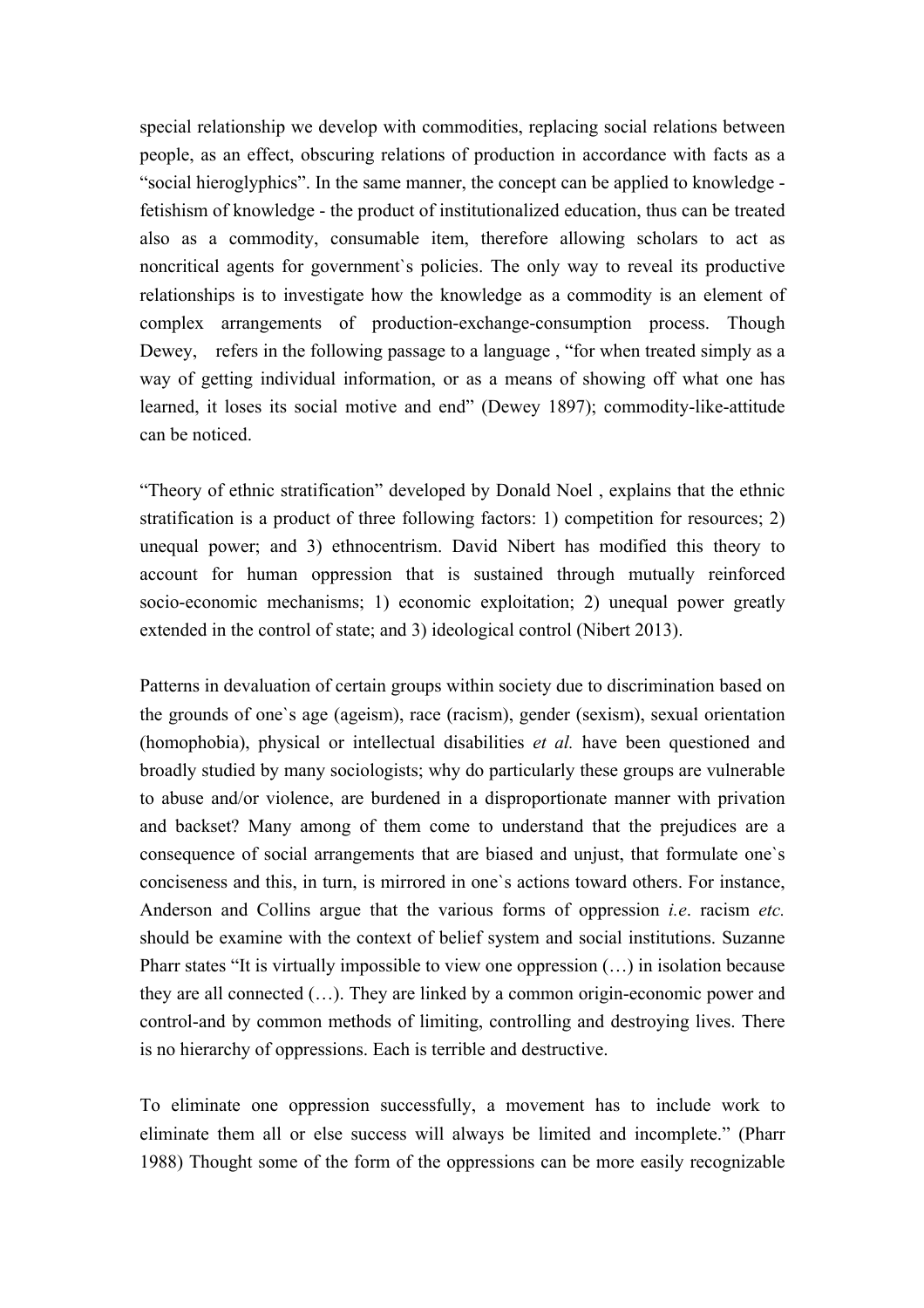than others, Chomksy points out "Actually, another problem which I think must be faced is that at any particular point in human history people have not understood what oppression is. It's something you learn (…) one of the first tasks is to get people to understand that they are living under conditions of oppression and domination." (Chomsky 2005). In other words, taking notice of something that, at the first glace, is imperceptible and blend into our everyday activities can be difficult.

Based on theory of ethnic stratification and oppression by Noel and Nibert respectively, Fig. 1 depicts dynamics of neoliberal practices i.e. production-exchange-consumption process that transform educational institutions and social interactions.

**Fig. 1** Dynamics of neoliberal practices.



#### **Learning-to-Communicate Approach**

To assure that knowledge acquired through language and education are not a sole means to an ends for neoliberal policies and capitalism that is some ways create, propagate and sustain a thrust for constant exuberant display and exaggerated spending; blur our critical thinking abilities, and eternize conformism and passiveness; foreign language education must also undergo transformation.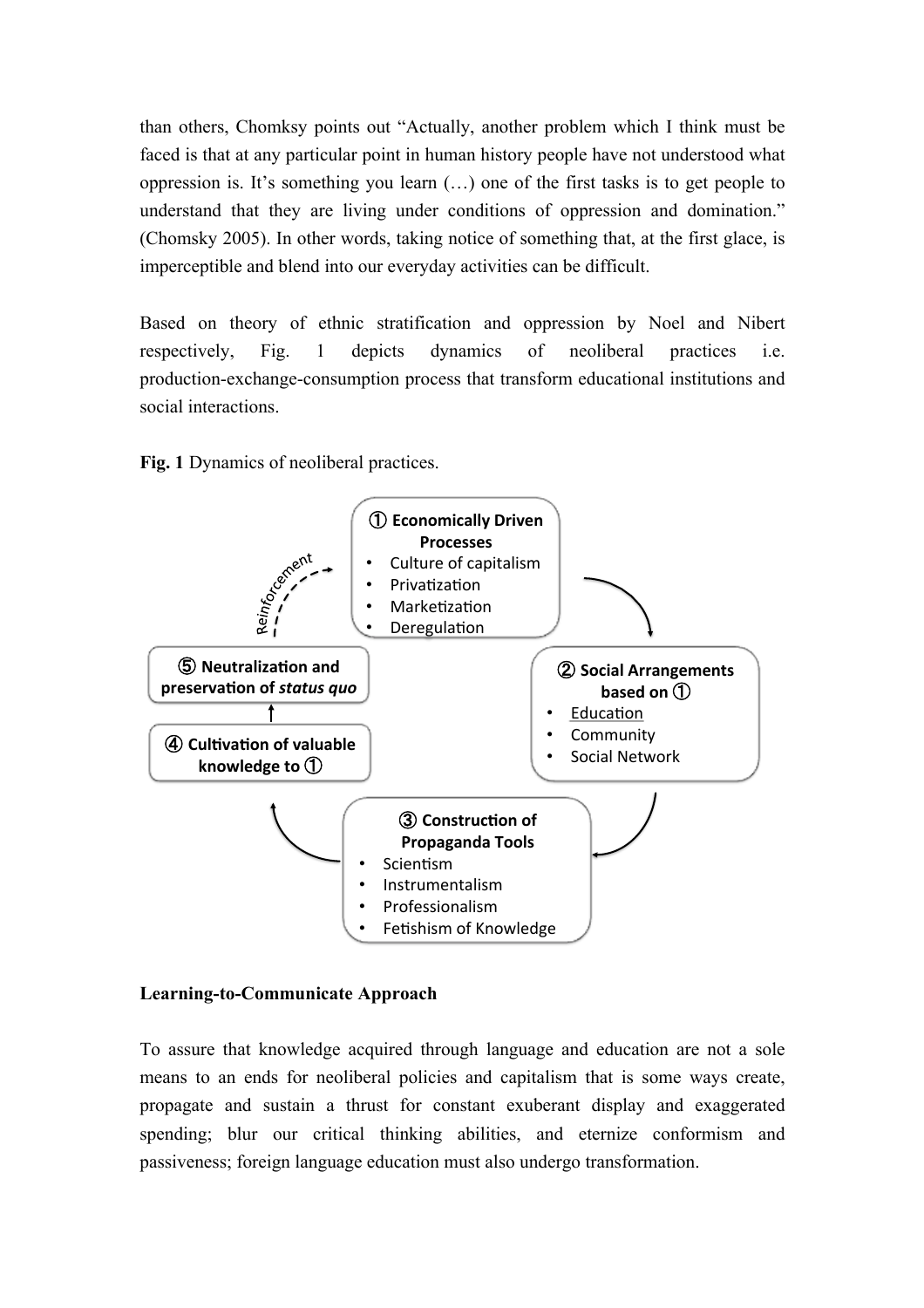In the process of trying to find answer to "How to acquire communication abilities in foreign language?" in that way, following factors came to manifest themselves:

- active cognition;
- $\bullet$  motivation:
- "dialogical communication" "the essence of education as the practice of freedom awakening of critical consciousness through the investigation of "generative themes" (Freire 1970).

Learning-to-communicate approach is a method where by virtue of active cognition both student and teacher engage in critical communication. While in the 'learning-to-pass' approach passive cognition and banking education -"instead of communicating, the teacher issues communiques and makes deposits which the students patiently receive, memorize, and repeat.

This is the "banking" concept of education, in which the scope of action allowed to students extends only as far as receiving, filing, and storing the deposits" - prevails, the 'learning-to-communicate' approach, although not bereft of "cognitive dissonance" – "the existence of dissonance, being psychologically un uncomfortable, will motivate the person to try to reduce the dissonance and achieve consonance", and when it is "present, in addition to trying to reduce it, the person will actively avoid situations and information which would likely increase the dissonance" (Festinger 1957), embraces freedom of expression, joy of discovery and curiosity fuelled by common social ends. The notion that a student with basic foreign language skills is incapable of full engagement neither in a proposed discourse nor in critical communication, is possibly wrongly presumed; for when treated with equal consideration and stimulated through curiosity guided by vital questions, the learner is bestowed with a motivation for further language learning.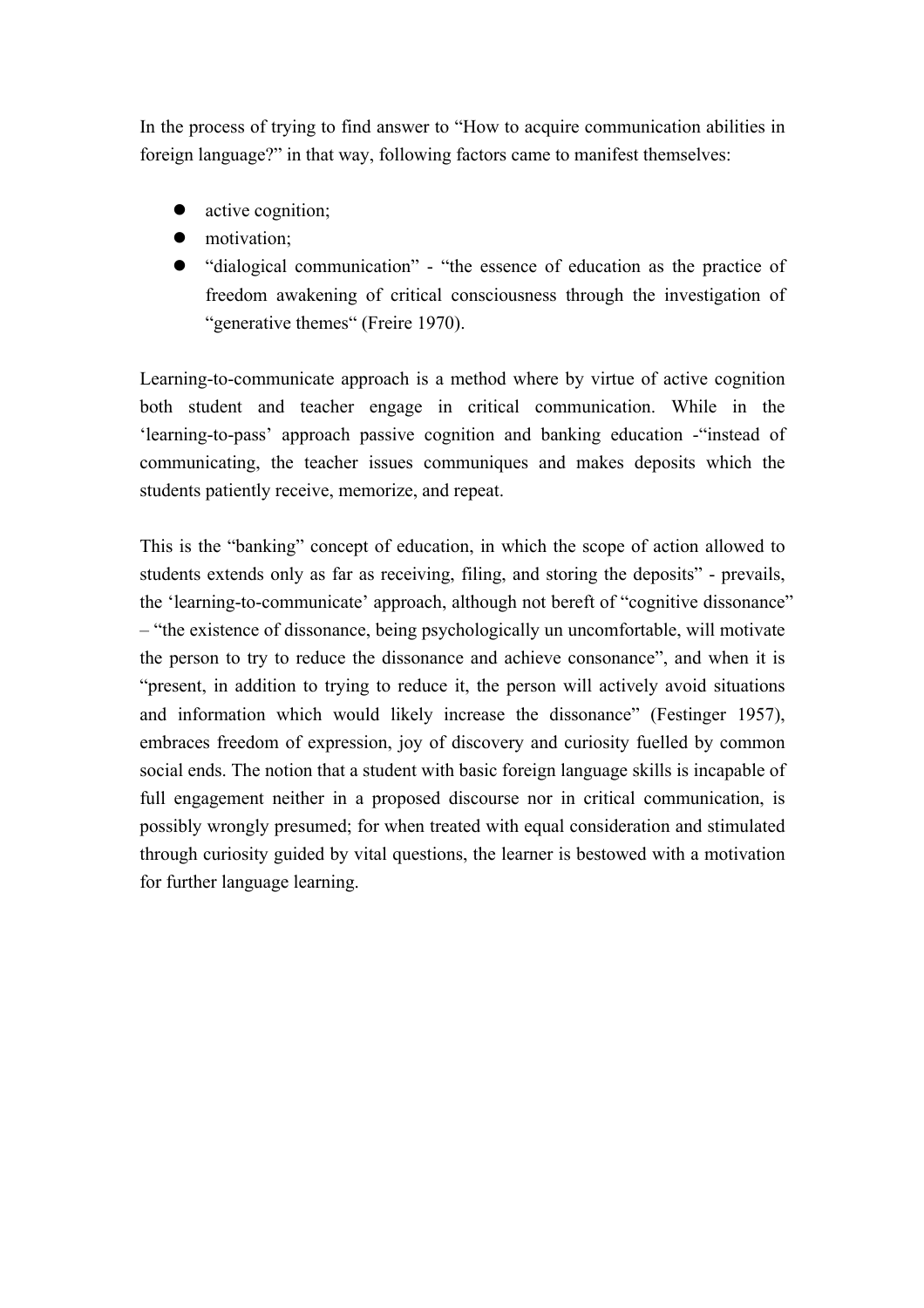Fig.2 shows an outline of the learning-to-communicate approach. The approach comprises five following segments, each of which can be associated with listening, writing, reading, speaking and thinking abilities. Though, it is being put into practice for few months, further investigation on evaluation of overall approach, account for effectiveness of each factor, and possible effect of de-motivators must be conducted. At present, the approach`s evaluation is under examination



**Fig. 2** Outline of learning-to-communicate approach.

# **Conclusions**

While acknowledging multi-facets of globalization process, it is difficult to state unanimously that it brought about merely negative implications. However, in case *laissez-faire* market economics combined with globalization, as many have been noticing, there are grounds for concerns, and the critique has been addressed partially herein.

Teaching-to-test approach that prepares students to a standardized test whether in in general subjects or foreign languages, though, can provide student with information and score that often is a measure of an academic success through memorization; reflects the "banking concept" of education. It may be, that creating more interactive and/or exciting spaces for learning through use of technology, or not, is insufficient in invoking a curiosity and critical though in a student. Therefore, the shift in paradigm in the way the foreign language education is conducted and the manner it is perceived by policy making institution is needed.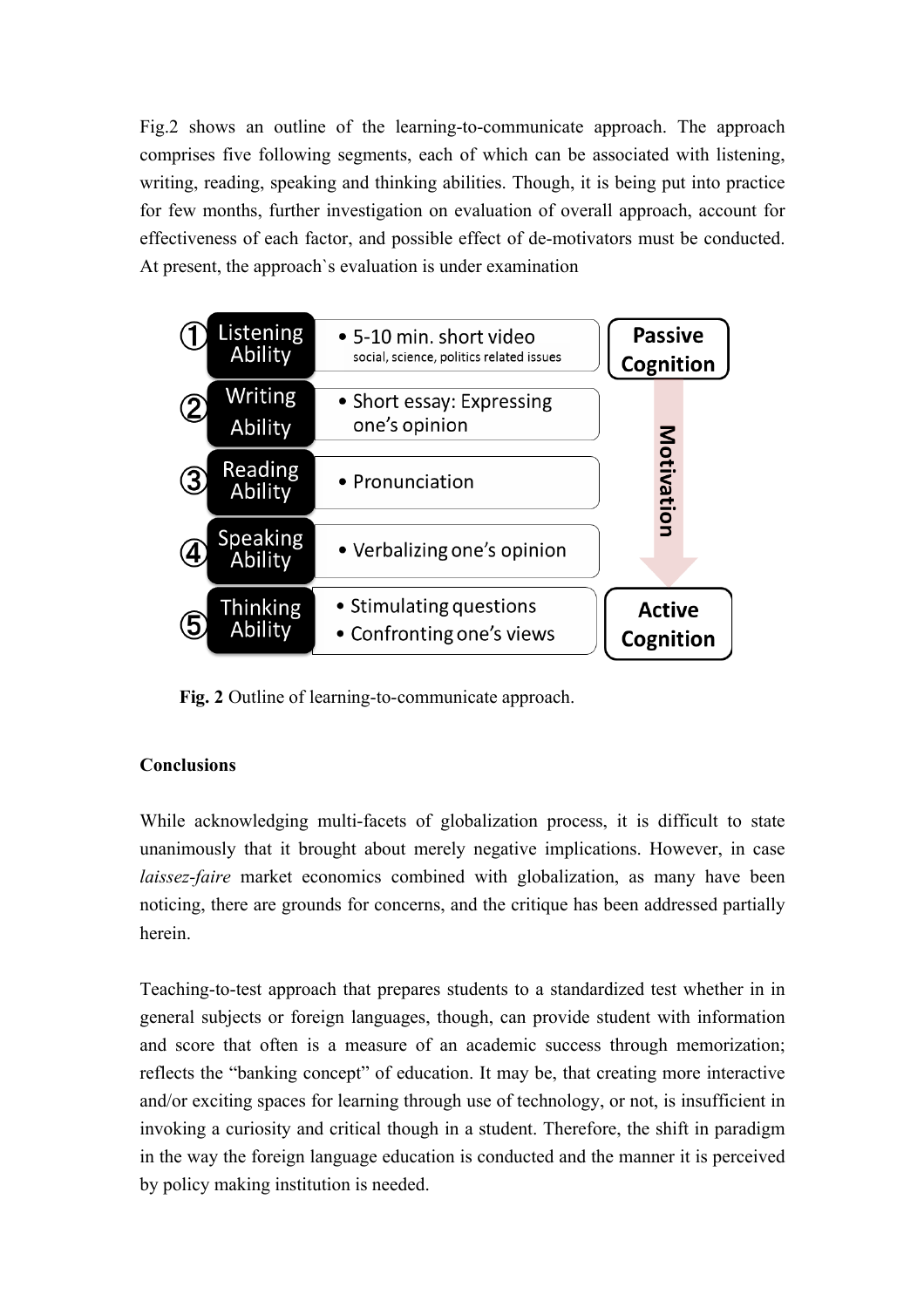On the other hand, "learning-to-communicate" approach, though still in its infancy and built purely on theorization, when executed with full commitment, hopefully will bring about conditions where "freedom no longer be placed in a opposition to nature, individuality to society, choice to necessity, or the personality to needs of social coherence" (Bookchin 2005).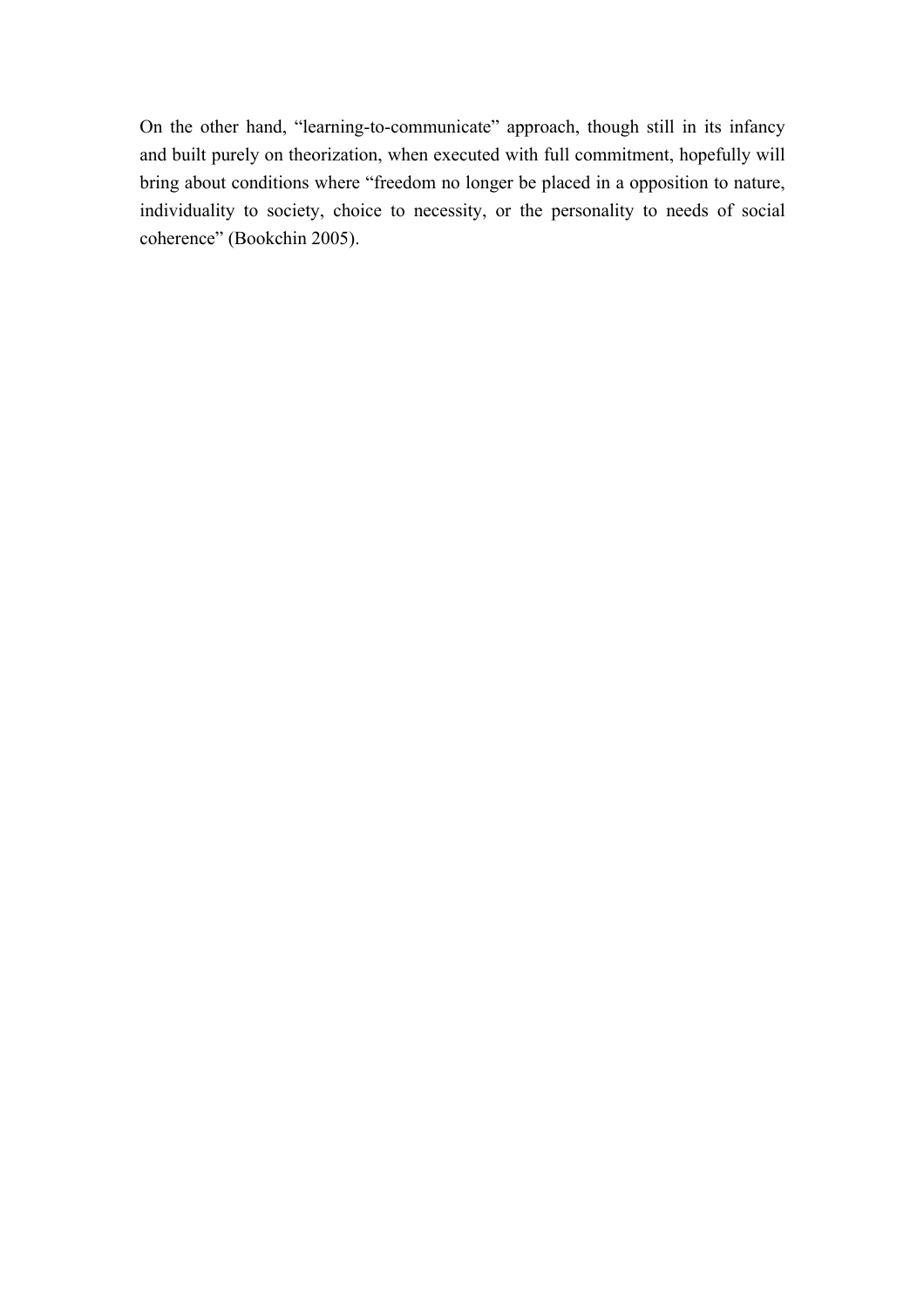## **Acknowledgments**

I thank Mr. Yokura Shoji (Dean of Faculty of Science, Kagoshima University) for his financial assistance. Any opinions, conclusions or recommendation expressed in this material are those of the author and do not necessary reflect those of the Kagoshima University.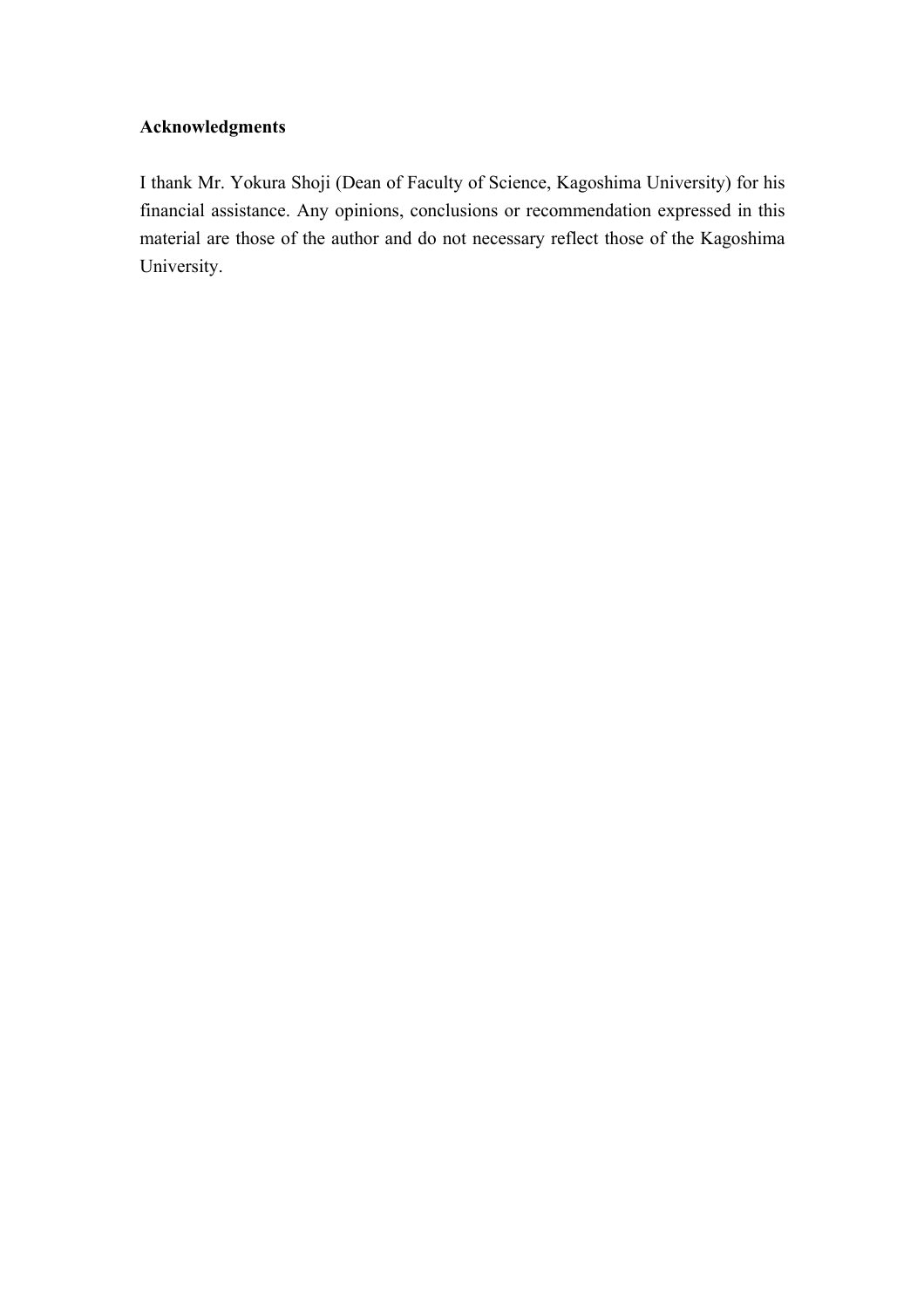#### **Bibliography**

Anderson, M. L. and Collins P. H. (Eds.). (1992). *Race, Class and Gender: An Anthology.* Belmont, California: Wadsworth.

Black, M. (Ed.). (1967). *Politics and the Morality of Scholarship. In The Morality of Scholarship.* New York: Cornell University Press.

Bookchin, M. (2005). *The ecology of freedom: The emergence and Dissolution of Hierarchy* (p. 414). Oakland: AK Press

Chomsky, N. (2005). *Noam Chomsky on Anarchism* (p. 222). Oakland, Canada: AK Press.

Cornia, G.A. and Court, J. (2001). *Inequality, Growth, and Poverty in the Era of Liberalization and Globalization.* Helsinki: UNU-WIDER.

Dewey, J. (1998). *Experience and Education*. Indiana: International Honor Society in Education (Kappa Delta Pi).

\_\_\_\_\_\_\_. (1897). *My Pedagogic Creed*, School Journal, vol. 54, pp. 77-80.

Festinger, L. (1957). *A Theory of Cognitive Dissonance* (p. 3). California: Stanford University Press.

Goodman, D. J. (2011). *Promoting Diversity and Social Justice: Educating People from Privileged Groups*. New York: Routledge.

Harris, R. L. and Seid M. J. (Eds.). (2000). *Critical Perspectives on Globalization and Neoliberalism in the Developing Countries*. Leiden: Brill.

Hertz, N. (2001). *The Silent Takeover: Global Capitalism and the Death of Democracy.* London: Heinemann.

Keane, J. (2009). *The Life and Death of Democracy*. New York: W. W. Norton & Company.

Kropotkin, P. A. (1990). *The Conquest of Bread*. London: Elephant Edition.